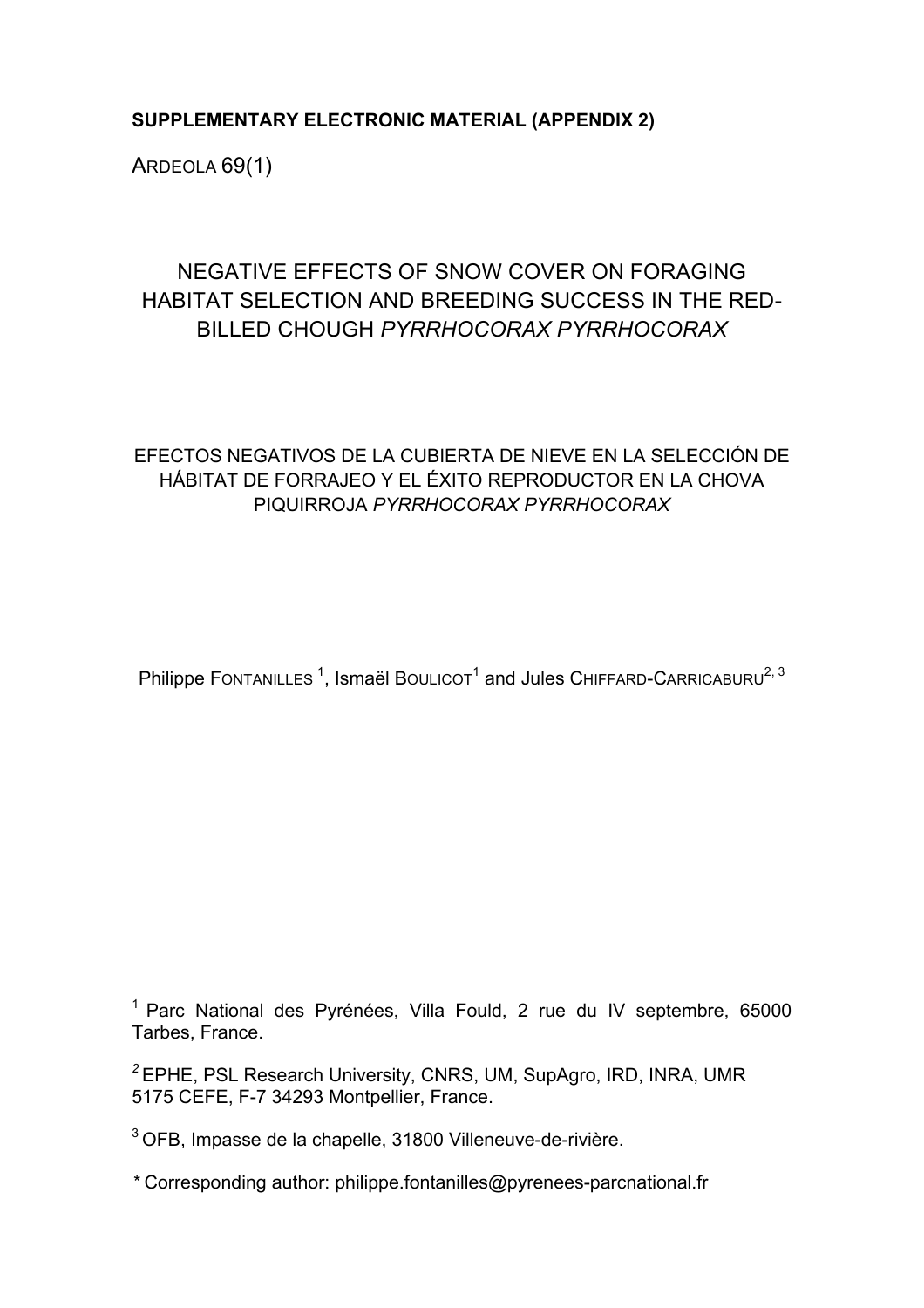## **Appendix 2: Habitat selection, Jacobs' index**

*[Selección de hábitat. Índice de Jacobs.]*

#### **METHOD**

The foraging areas were not randomly distributed in the study area because they were selected by birds. This selection depends on the available habitats, so we compared the proportions of those foraged to their availability in the study area by a Chi-squared test. For assessing habitat selection, we calculated the Jacobs' (1974) electivity index for each habitat:  $I_h = U - D / (U + D - 2U^*D)$ where U is the proportion of pixels in habitat h and D the proportion of this habitat in the study area. The index ranges between -1 (strong rejection of a particular habitat) and 1 (strong selection).

## **RESULTS**

Red-billed Choughs during the young rearing period mainly exploited grassland (59.4%), secondary moors (11.7%), cliffs (10.8%), wetlands (3.4%) and other ecological units (each less than 3%). Choughs habitat selection differed significantly from habitat availability  $(X^2 (6) = 554.317, p < 0.0001)$ . According to the Jacobs' index, birds selected alpine grassland and the scarce wet ground areas. They avoided perennial ice and snow patches, rock areas (cliff, moraine and scree), forests, meadows or hayfields and villages (Figure S4). Foraging areas were largely grazed: 70.5% of their surface was pastures. They were also less snowy; 51% were snow-free when young rearing began and all were snowfree eight days later.